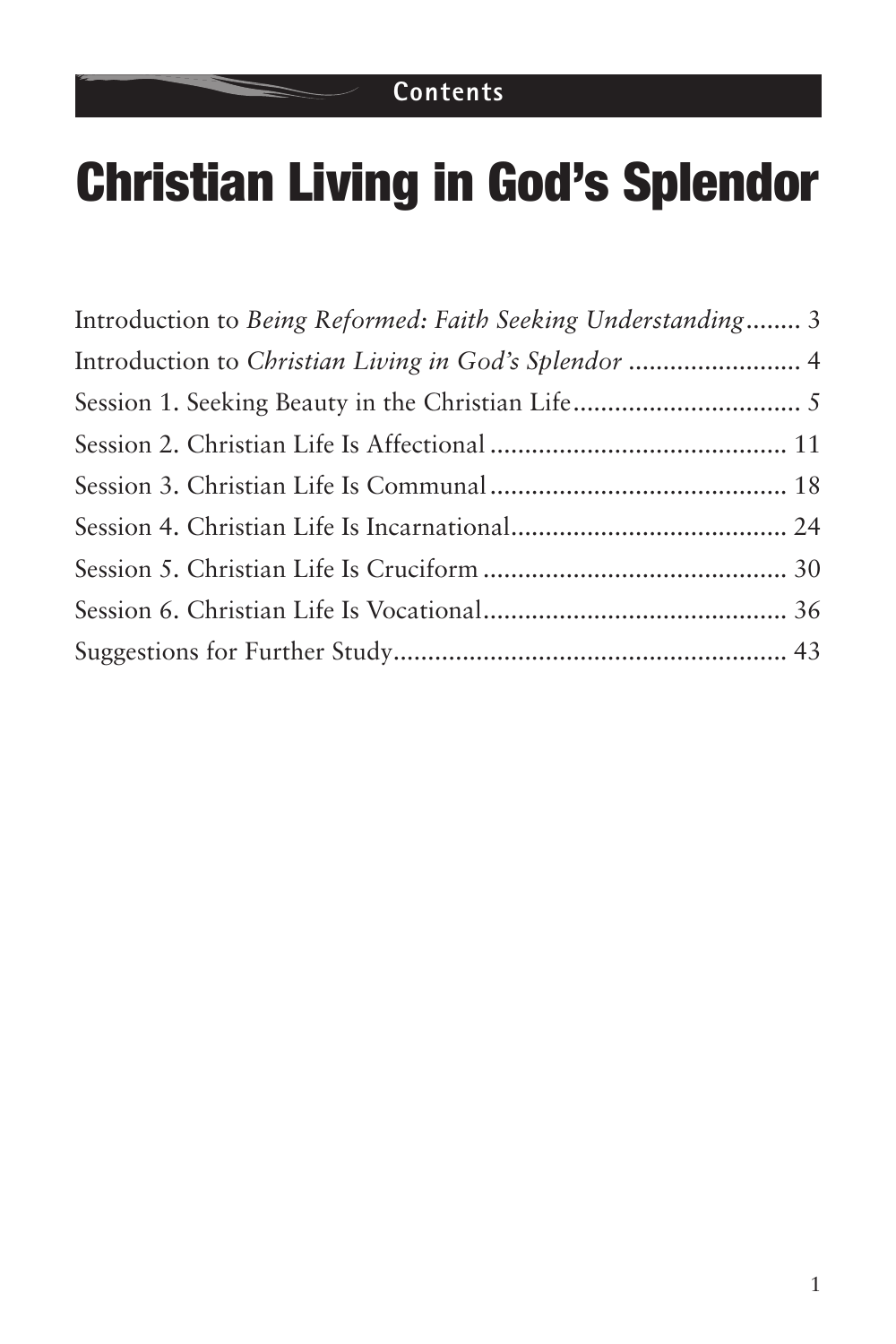# Seeking Beauty in the Christian Life

# **Scripture**

**Psalm 19** Describes both the natural world and the law as "telling the glory of God."

**Psalm 50** Describes Zion as the "perfection of beauty" and assures us that the whole world belongs to God.

**Psalm 96** An invitation to "worship the Lord in holy splendor."

# Prayer

Blessed are you, O God, giver of all good gifts, for you have created a world that shows forth your majesty, filled it with creatures splendid and varied, and opened our eyes to your ever-present, all-encompassing beauty and glory. Amen.

### Introduction

The Psalms are filled with praise for the beauty, majesty, glory, splendor, and holiness of God. Nature proclaims God's majesty. The Law displays God's glory. Zion mirrors God's beauty. Worship expresses the splendor of God's holiness. The temple provides a place to gaze on God's beauty. The Psalms never draw a sharp distinction between natural beauty and social justice. The splendor of the stars and planets, of the mountains and streams, mirrors the beauty of lives, relationships, and communities ordered by God's law. In the spiritual life of the psalmist, beauty is central. It characterizes both the ordering of nature and the right ordering of human life. Beauty flows out from God's majesty and glory and manifests itself in the wonders of nature, in the giving of the law, and in the vision of Zion made complete.

When we speak of the Christian life, we can do no better than to take our bearings from the Psalms. But so often, when we speak of the Christian life other language and metaphors become dominant. We focus on guilt and debt, transgression and expiation, repentance and conversion. How would it change our perspective on Christian life if we experienced it as a journey into beauty and splendor? How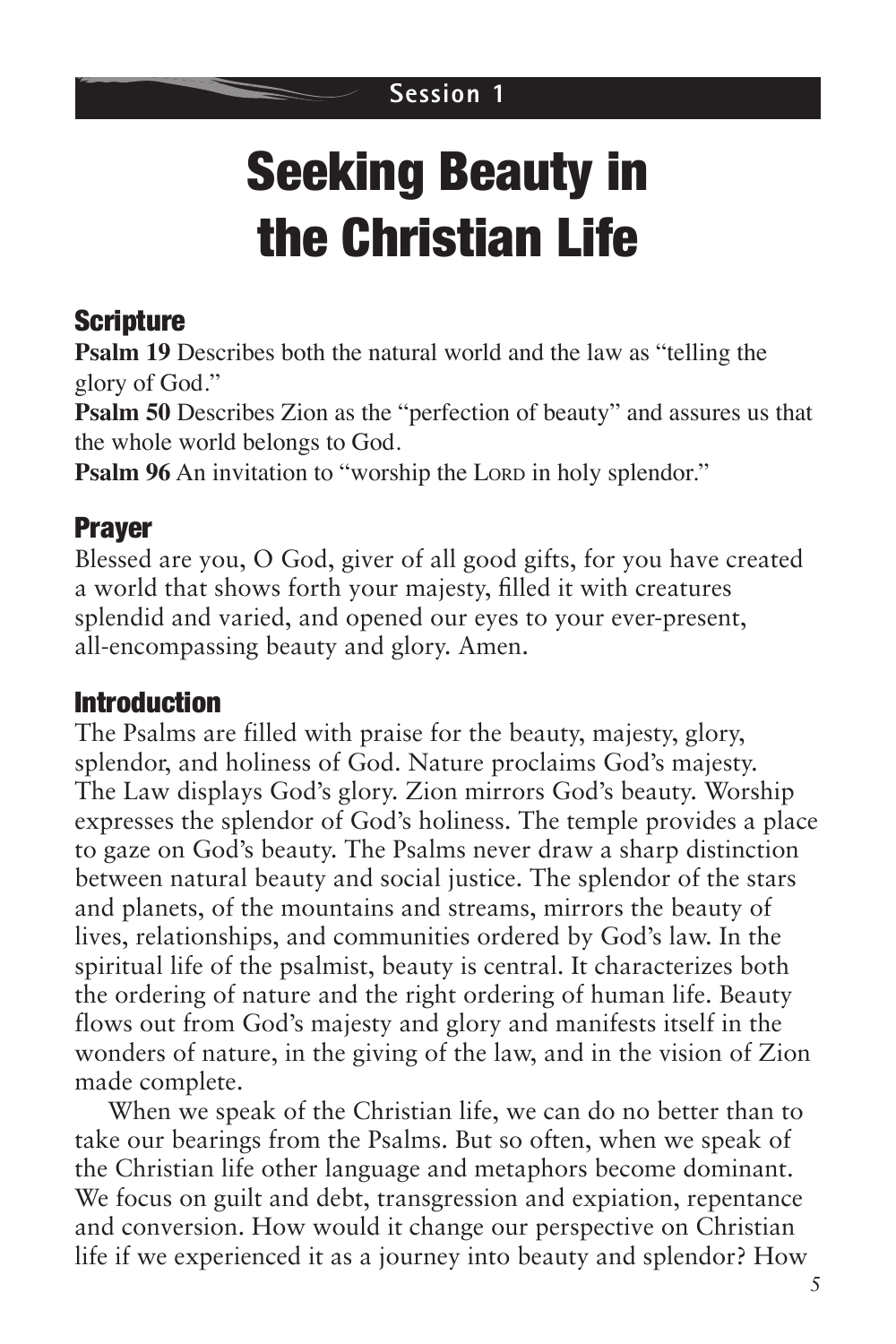would it shape us as the people of God if we focused on a life lived in praise of God's glory and majesty? What would our communities look like if we understood God's law as an expression of beauty?

Throughout the six sessions of this study, we propose that the Christian life grows out of a sense of God's beauty and strives to enact beauty by bringing harmony and peace between people and with nature. In this session, we explore how experiences of beauty invite us toward spiritual disciplines of mindful simplicity.

#### The Character of Beauty

When we hear *beauty,* we are tempted to think of it as something existing only in the eye of the beholder. But for the psalmist, beauty is part of the character of God and the structure of the world. Let's begin with a simple illustration. We all recognize there is a difference between the sound of pots and pans clanging as they strike the kitchen floor and the sound of Beethoven's *Ode to Joy.*<sup>1</sup> In both cases, we have struck many of the same notes. Why is one simply intolerable noise and the other inescapably beautiful? Part of the answer lies in the pattern, order, and harmony present in the relationships among musical notes but missing in noise. Beethoven arranged the individual notes in a harmonious way. Beauty is a way of being related in harmonious and fitting ways. In a beautiful object, the parts are properly related and form a whole that is greater than the sum of the parts.

When we think of beauty as proper relatedness, we can begin to understand why the psalmist sees it in nature and the human community. In the natural world, we observe that the mountain is not beautiful by itself, but only as it stands in relation to the everchanging sky and clouds, in the way evergreens and wild flowers cling to its rocky crags. We observe that each element—the rock, the tree, the cloud, and even the hiker—finds its peculiar, beautiful place amid the splendor of the whole. Likewise, what the psalmist longs for in human community is shalom, connectedness, and a way of "relat[ing] to all things in a manner appropriate to their relations to  $God. "2"$ 

Psalm 19 insists that at bottom, the law and nature both "pour forth speech" in praise of God's majesty. Worship in the temple

<sup>1.</sup> The character George makes a similar point in Tom Stoppard's *Jumpers* (New York: Grove Press, 1972), p. 53.

<sup>2.</sup> James M. Gustafson, *Ethics from a Theocentric Perspective, Volume 1: Theology and Ethics* (Chicago: University of Chicago Press, 1983), p. 113.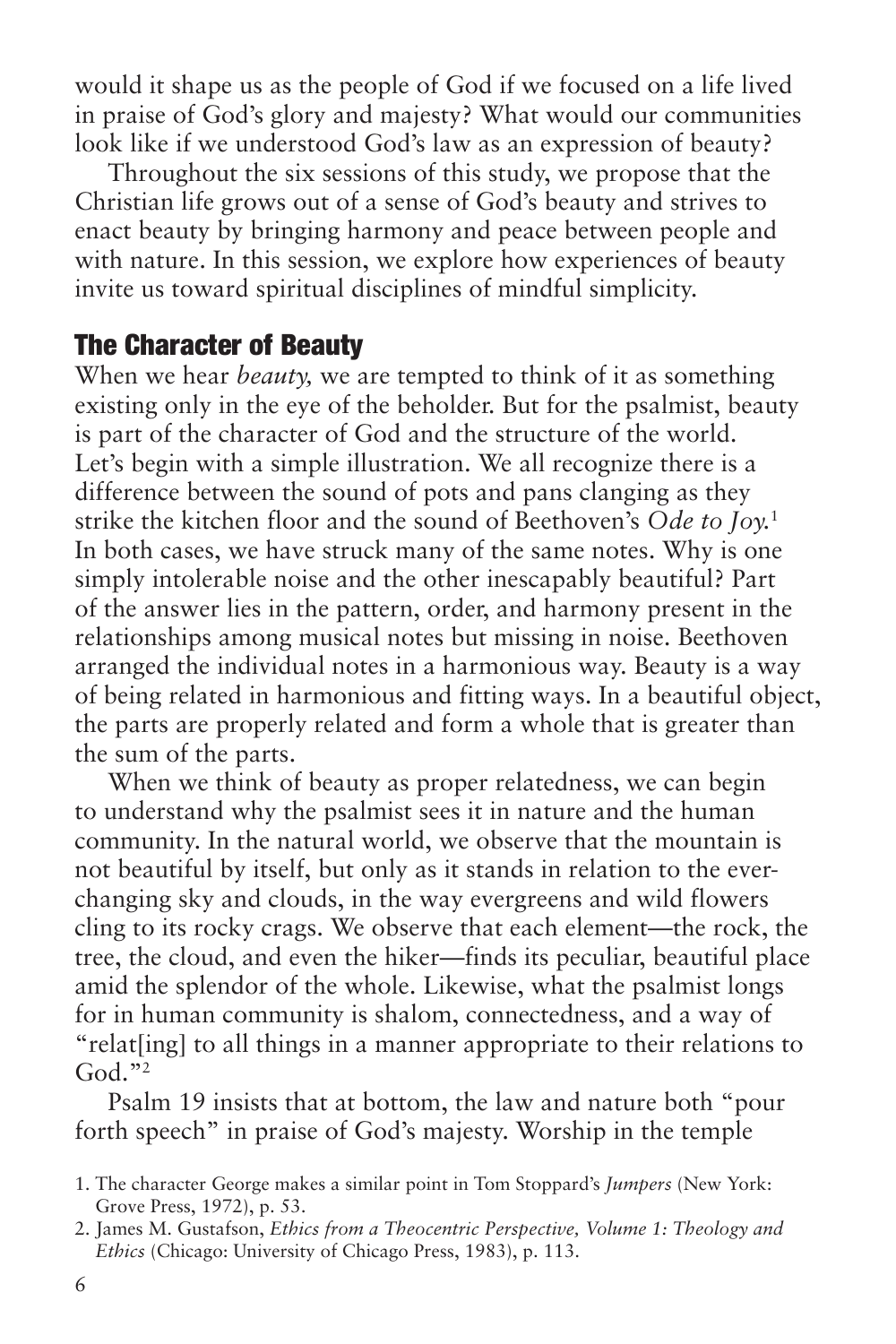and the vision of the restored city of Zion offer glimpses of God's intention for all humanity, a vision in which we honor God and live in peace with one another. The city of God, Zion, is "the perfection of beauty," the place where exiles find a home, where resources are shared so everyone has enough, where people of every race and nation acknowledge God's glory and are reconciled.

If God invites us through the Christian life to journey into beauty, then we are called into a profoundly new posture toward God and the world and into a comprehensive and properly patterned set of relationships. These relationships are marked by mutuality rather than hierarchy, complementarity rather than competition, and reconciliation rather than conflict. Christian life invites us to come into relationship

*If God invites us through the Christian life to journey into beauty, then we are called into a profoundly new posture toward God and the world and into a comprehensive and properly patterned set of relationships.*

with all other creatures with the same humility and delight that bid us come to the Communion Table. We come from every compass point to receive what we cannot earn and do not deserve. We come to a table where independence gives way to interdependence and where domination is abandoned for mutual empowerment.

#### True and False Beauty

Speaking of the Christian life as a journey into God's beauty requires we distinguish this beauty from the false forms of beauty that surround and tempt us in contemporary culture. Our consumerist culture offers many forms of false beauty at well-established prices. We are told we can beautify our skin, hair, wardrobes, homes, cars, and yards, for example, and that doing so will make us more desirable to others and bring us happiness.

Such false beauty might better be called *ornamentation*. To ornament something is to adorn what is already beautiful with unnecessary, artificial embellishments that obscure its true worth. We come to desire and delight in the ornamented thing not for its intrinsic beauty but for its usefulness in fashioning a false vision of human fulfillment. The least subtle forms of such ornamentation show themselves as kitsch and gaudiness, and we usually meet them with laughter.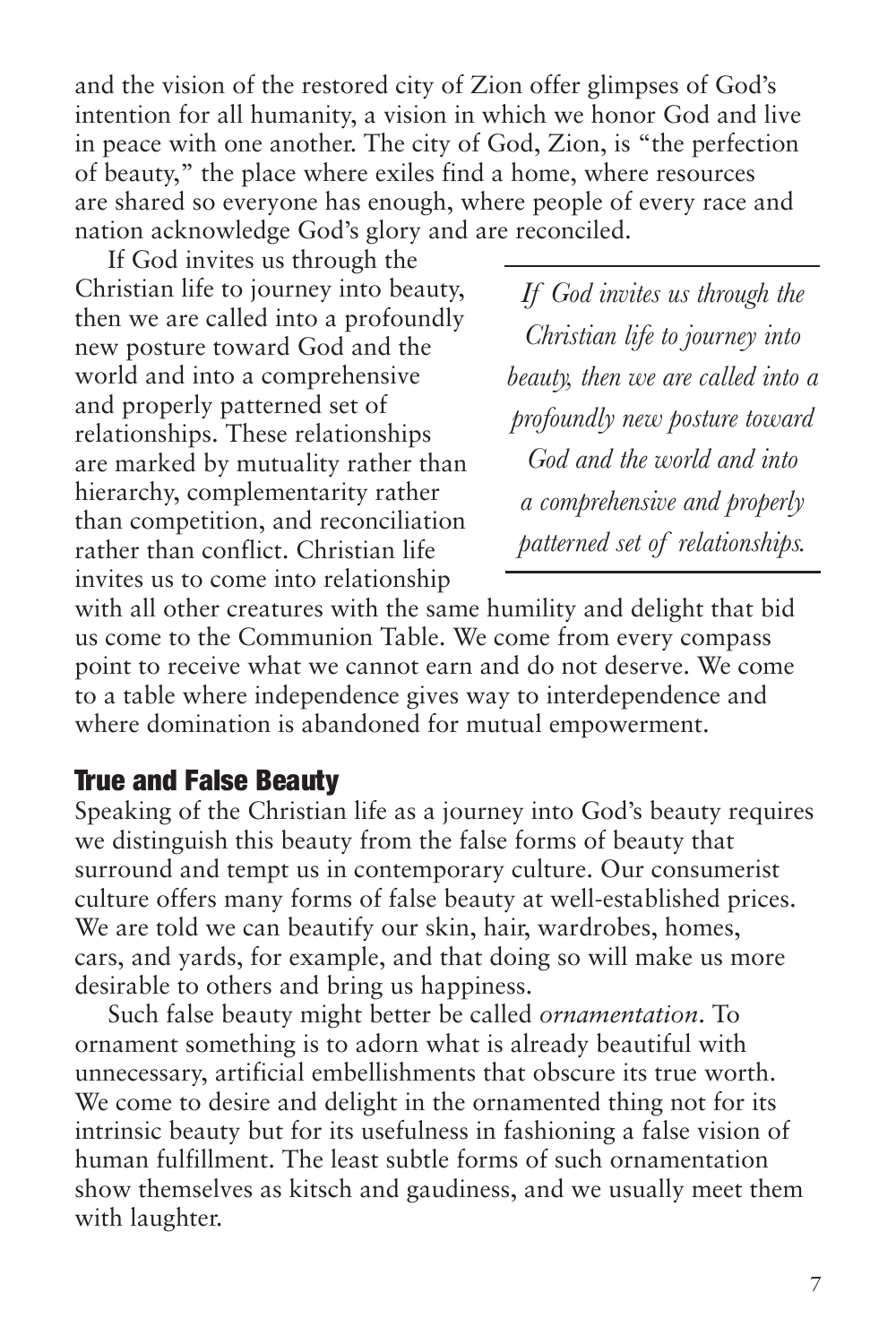But more refined and dangerous forms of ornamentation confuse "beauty" with what can be purchased, consumed, and discarded. These subtler forms of false beauty deceive us into believing that if we are properly ornamented we can make ourselves more lovable and pleasing to God and neighbor.

When we lose ourselves in such false beauty, we fail to see that it ultimately distorts the pattern of relationships that bring genuine fulfillment and meaning to life. We distort our bodies, stress our spirits, overextend our finances, limit the scope of our friendships, and confuse social respectability with worth before God. We trade the proper pattern of relationships that God desires for us for the distorted pattern of relationships that perpetuate our brokenness and spiritual hunger. To live in God's splendor thus involves journeying out of our bondage to the false beauty and ornamentation that clutter our lives into a mindful simplicity rooted in life-giving ways of relating to God and other creatures.

The false beauties of consumerism lure us into distorted relationships with our bodies, other people, the creation, and, ultimately, God. Consumerism equates *beauty* with *more,* suggesting that our worth can be measured by the square footage of our homes and the size of our cars. A consumer culture demands more and more: larger plates to accommodate larger portions at meals, cavernous big-box stores, and extensive wardrobes. Never is there space to be satisfied with *enough*.

Living in God's splendor calls for spiritual disciplines that intentionally cultivate simplicity and attend to the connection between ecological and economic justice. Living more simply offers the possibility of choosing a diet and lifestyle that nourish the body and honor the intimate connection between health and spiritual

*Living in God's splendor calls for spiritual disciplines that intentionally cultivate simplicity and attend to the connection between ecological and economic justice.*

wholeness. Living more simply offers the possibility of consuming less fossil fuel and emitting less carbon dioxide, thus living in interdependence with all God's creatures and in a sustainable relationship with the earth's limited resources. Living more simply offers the possibility of relating justly to the many peoples of the world who do not live with *enough* so that we may live

with *more*. Living more simply offers the possibility of living out our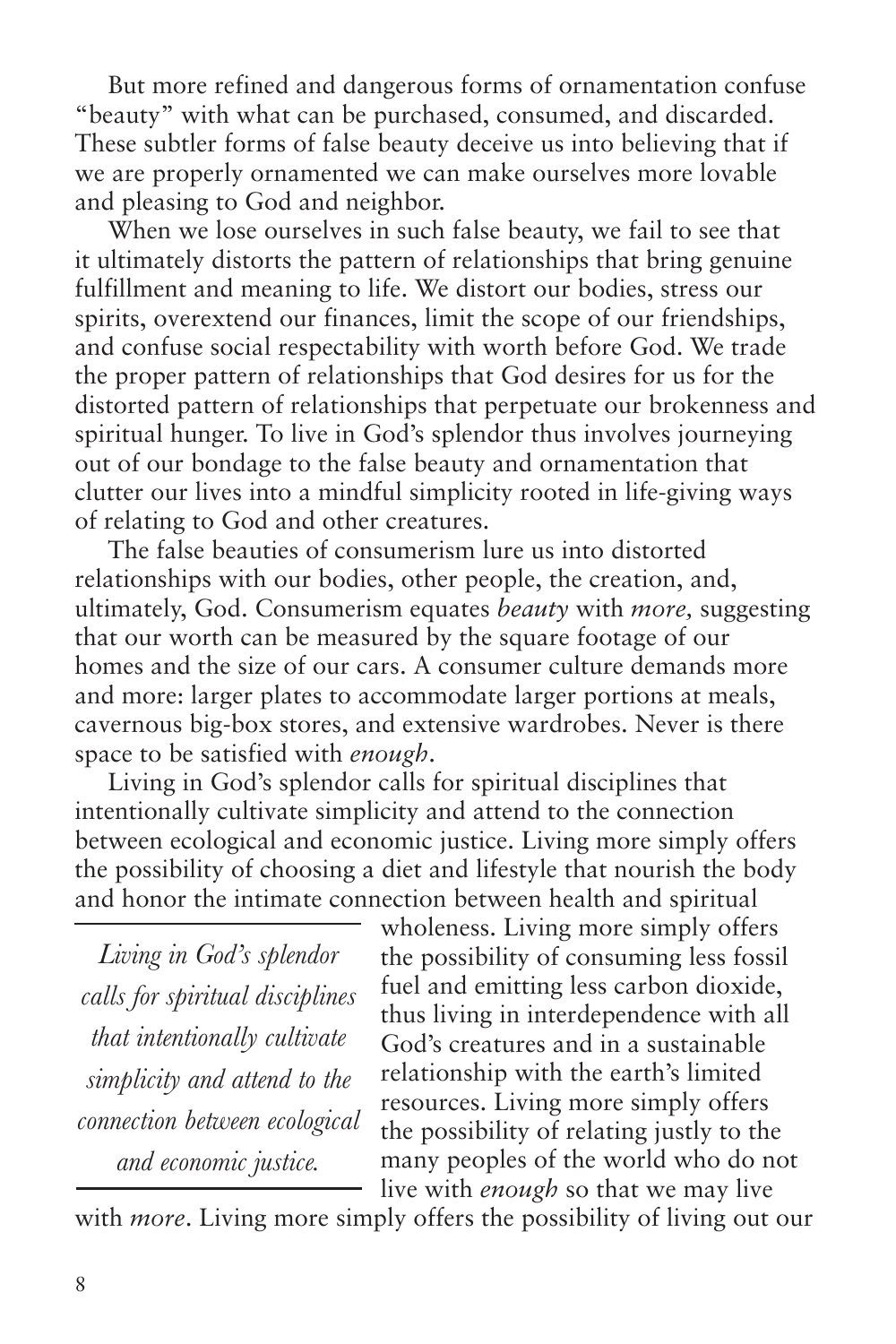profession that "the earth is the Lord's and all that is in it, the world, and those who live in it" (Psalm 24:1).

#### The Spiritual Power of Beauty

Let's consider the way beauty affects us and what kinds of spiritual disciplines we might develop in journeying toward God's beauty. Consider, for instance, your response as you watch the sky as a summer storm blows in. The clouds darken and build; they rumble and roil and cast a pall of darkness and silence over everything below. There is something about those moments before the skies open and the rain begins to fall, before the lightning flashes and the thunder cracks that is powerful, dangerous, even frightening. But it is also beautiful, so beautiful that you almost cannot tear your eyes away from it. The beauty of the threatening evening sky draws us in and impresses itself upon us. It attracts us, disturbs us, and reorients us. After the storm, we see things differently. The skies and streets are washed clean; the colors of the grasses, flowers, and leaves that had browned and wilted under the summer sun are saturated and refreshed. Some of our most profound encounters with beauty are like the summer storm in that they leave us with a new vision.

Let's focus on the way beauty attracts us and how we might become open to it through the spiritual discipline of simplicity. We do not need to do anything to make beauty attract us. It is the very nature of the beautiful storm to draw us toward itself. We can, however, cultivate sensitivity to beauty, an expectation that we will encounter God's splendor in everyday life. We can cultivate receptivity to the beauty all around us and remove the barriers and distractions that keep us from experiencing it. The spiritual disciplines that heighten our attentiveness to beauty begin by overcoming the habituated and hurried ways we routinely encounter our world. We rush through meals we scarcely taste, attempt to text and converse simultaneously, and fill our children's days and evenings with endless "enrichments."

Spiritual disciplines focused on the attractive power of beauty must train us into new habits of mindfulness. Such disciplines may be as simple as regularly preparing a meal from raw ingredients and eating it slowly with friends. Or we may choose to walk our neighborhoods, paying attention to new flowers in bloom, greeting neighbors we've rarely spoken to, and noting rezoning proposals that may change the ecology of our neighborhoods. By